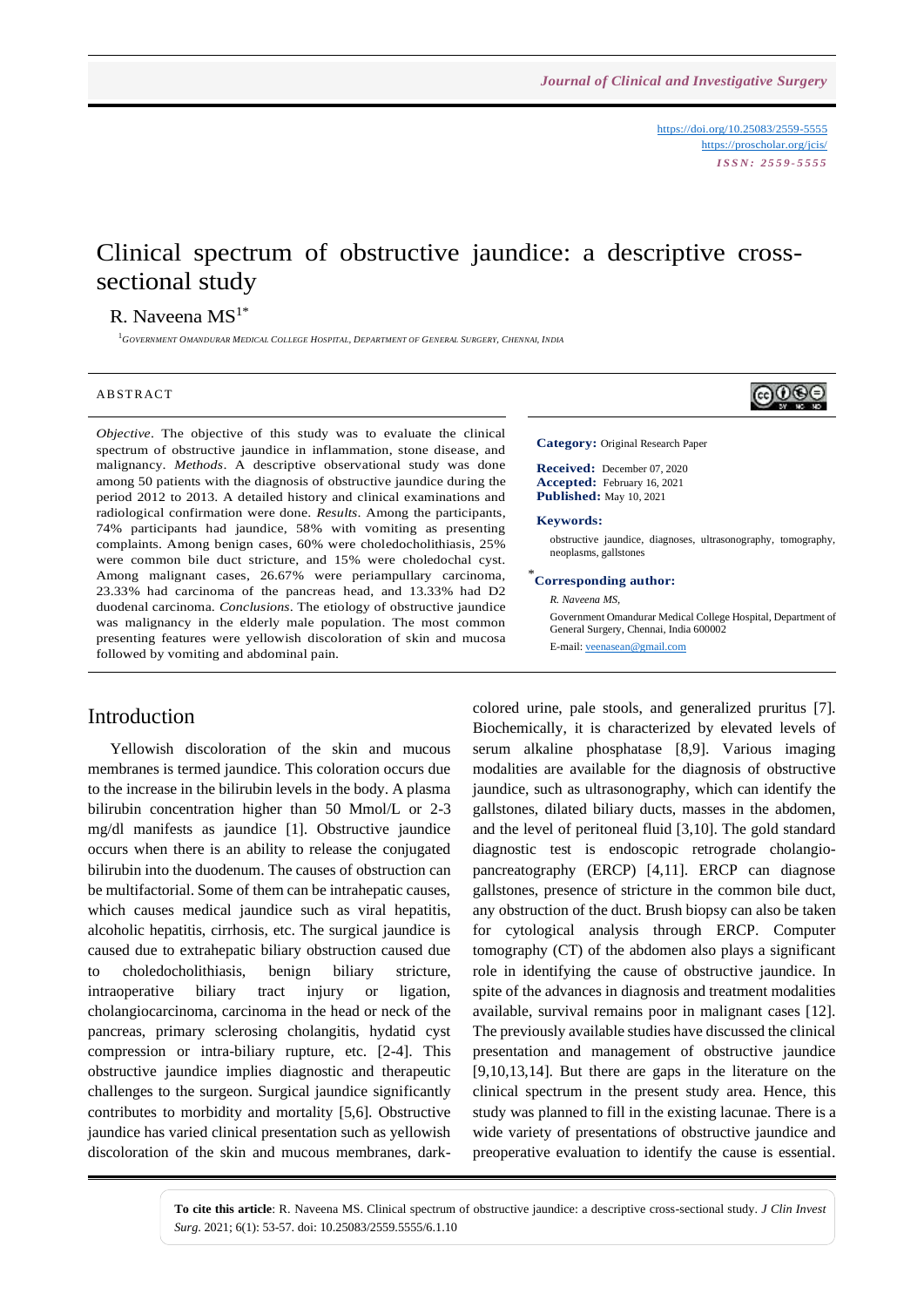This study was conducted with the objective to evaluate the clinical spectrum of obstructive jaundice in inflammation, stone disease, and malignancy.

## Materials and Methods

A descriptive observational study was conducted at the department of general surgery, Tirunelveli Medical College, during the year 2012 to 2013. Patients admitted with features of obstructive jaundice were included as study participants. Patients aged more than 18 years with clinical features and biochemical tests suggestive of obstructive jaundice were included in the study.

Simple random sampling was done by using random number tables to select the patients. The study was approved by the institutional ethics committee. Informed written consent was obtained from all participants, and data confidentiality was maintained.

Clinically evaluation was done by examination of the mucous membranes of the mouth, palm and sole, and sclera in natural light for signs of yellowish discoloration. Cholestatic syndrome signs and symptoms related to conjugated hyperbilirubinemia were evaluated. Features suggestive of chronic malabsorption of fat-soluble vitamins (vitamins A, D, E, and K) such as jaundice, dark urine, pale stools, pruritis, bruising, steatorrhea, night blindness, osteomalacia, neuromuscular weakness were also evaluated.

Biochemically, the evaluation was done by van den Bergh/diazo reaction for conjugated hyperbilirubinemia, serum bilirubin levels for elevated direct bilirubin and enzyme levels like elevated alkaline phosphatase were also recorded. Patients were evaluated by age, sex, the main complaints at the time of presentation, cause for surgical jaundice, USG finding, CT abdomen correlation, morbidity and mortality due to the disease, treatment given, morbidities following treatment, and malignancies causing obstructive jaundice.

The sample size was calculated assuming the proportion of malignant obstructive jaundice is 56.6% according to the study by Khurram Siddique et al. [14]. The other parameters considered for sample size calculation were 15% absolute precision and 95% confidence level. The sample size obtained according to the above parameters was 42. Taking into account a non-participation rate of about 10%, eight other subjects were added to the sample size. Therefore, the final size was obtained for the sample of 50 participants.

### *Statistical Methods*

Etiology, treatment complications, ultrasonographic features, etc., were considered as primary outcome variables. Treatment modalities and other demographic parameters were considered as primary explanatory variables.

Descriptive analysis was carried out by mean and standard deviation for quantitative variables, frequency, and proportion for categorical variables. Non-normally distributed quantitative variables were summarized by the median and interquartile range (IQR). Data was also represented using appropriate diagrams like bar diagrams and pie diagrams.

### Results

A total of 50 subjects were included in the final analysis.

The majority of 74% participants had jaundice, and others had vomiting, abdominal pain, loss of appetite, abdominal distension, and itching as main complaints. Among the study population, 20 participants (40%) had benign, and 60% had malignant etiology for obstructive jaundice (Table 1 and Figure 1).

| Table 1. Summary of the demographic parameters<br>$(N=50)$ |                |  |  |  |
|------------------------------------------------------------|----------------|--|--|--|
| <b>Parameter</b>                                           | <b>Summary</b> |  |  |  |
| Age group                                                  |                |  |  |  |
| $<$ 30 years                                               | 4(8%)          |  |  |  |
| 31 to 50 years                                             | 16(32%)        |  |  |  |
| 51 to 70 years                                             | 23(46%)        |  |  |  |
| >71 years and above                                        | 7(14%)         |  |  |  |
| <b>Gender</b>                                              |                |  |  |  |
| Male                                                       | 34(68%)        |  |  |  |
| Female                                                     | 16(32%)        |  |  |  |
| <b>Etiology</b>                                            |                |  |  |  |
| <b>Benign</b>                                              | 20(40%)        |  |  |  |
| ° Choledocholithiasis                                      | 12(60%)        |  |  |  |
| $\circ$<br>CBD stricture                                   | 5(25%)         |  |  |  |
| ° Choledochal cyst                                         | 3(15%)         |  |  |  |
| <b>Malignant</b>                                           | $30(60\%)$     |  |  |  |
| <sup>o</sup> Periampullary carcinoma                       | 8(26.67%)      |  |  |  |
| ° Carcinoma head of pancreas                               | 7(23.33%)      |  |  |  |
| $\circ$<br>D2 duodenal carcinoma                           | 4(13.33%)      |  |  |  |
| $\circ$<br>Liver secondaries with porta<br>hepatis nodes   | $3(10\%)$      |  |  |  |
| <sup>o</sup> Cholangiocarcinoma                            | $3(10\%)$      |  |  |  |
|                                                            |                |  |  |  |
| O<br>Gall bladder carcinoma                                | $3(10\%)$      |  |  |  |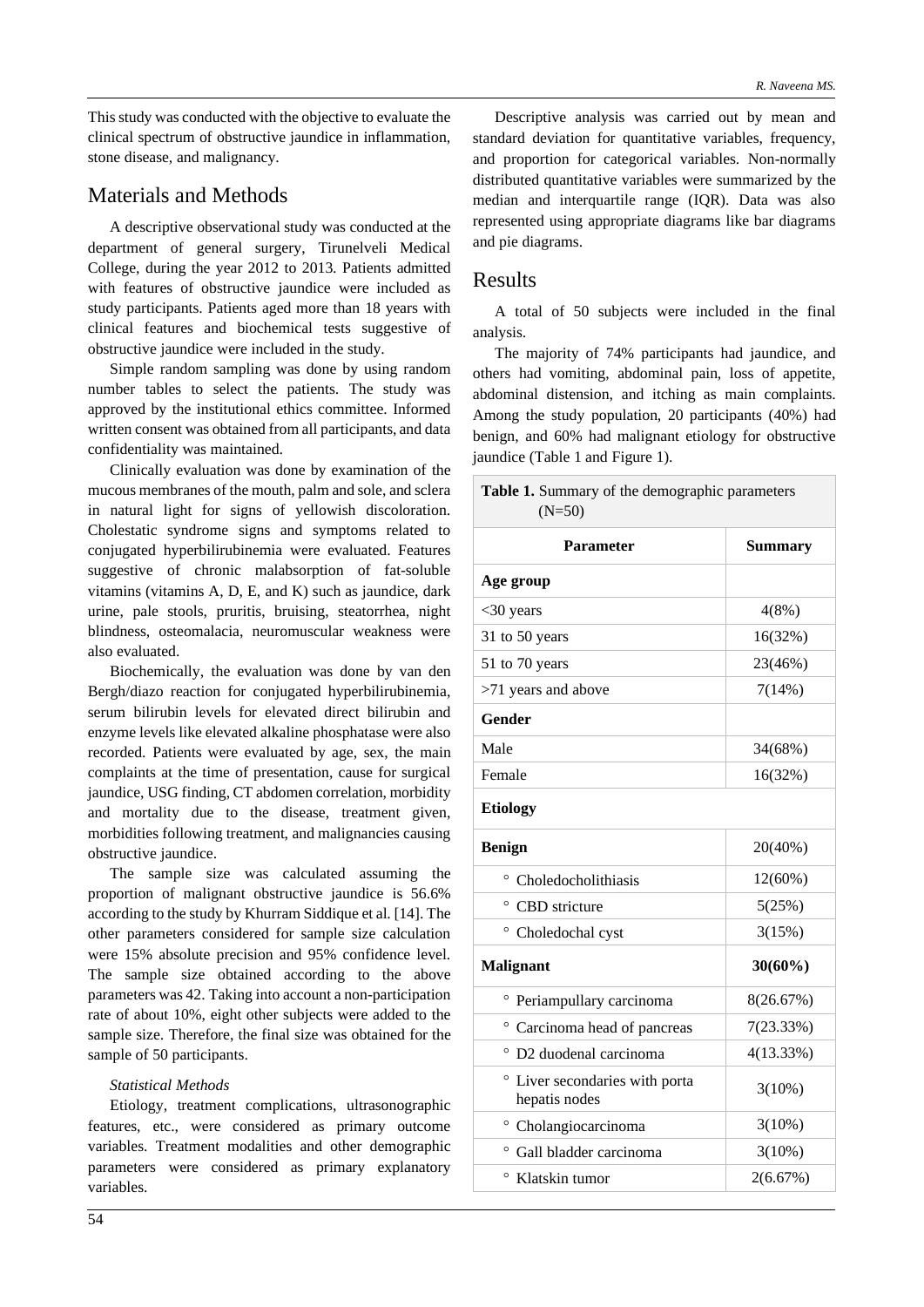*Clinical spectrum of obstructive jaundice*



**Figure 1**. Bar chart of chief complaint in the study population (N=50) \*Multiple complaints in same patients

Among the study population, 25 (50%) participants had CBD dilation, 18 (36%) participants had growth, and 7 (14%) participants had stones as ultrasonographic features. Among the CT abdomen patients, the majority 11 (44%) had lymphadenopathy, 7 (28%) had biliary tract dilatation, generally ascites being present (Table 2).

**Table 2.** Summary of ultrasonographic features and CT

| abdomen $(N=50)$                 |                |  |  |  |  |
|----------------------------------|----------------|--|--|--|--|
| <b>Parameter</b>                 | <b>Summary</b> |  |  |  |  |
| <b>Ultrasonographic features</b> |                |  |  |  |  |
| <b>CBD</b> dilatation            | 25(50%)        |  |  |  |  |
| Growth                           | 18(36%)        |  |  |  |  |
| <b>Stones</b>                    | 7(14%)         |  |  |  |  |
| $CT$ abdomen $(N=25)$            |                |  |  |  |  |
| Biliary tract dilatation         | 7(28%)         |  |  |  |  |
| Ascites                          | 7(28%)         |  |  |  |  |
| Lymphadenopathy                  | $11(44\%)$     |  |  |  |  |

Among the people with jaundice, the majority of patients (48%) had secondary liver conditions, followed by ascites, cachexia, anorexia, and cholangitis. Among the people who underwent the surgery, 7 (35%) benefited from a triple bypass, 8 (40%) underwent choledocholithotomy and choledochoduodenostomy, and 5 (25%) underwent other bypass procedures (Figure 2 and Table 3).



- Choledocholithotomy and choledochoduodenostomy
- = Other bypass procedures

**Figure 2**. pie chart of type of surgery in the study population (N=20)

|                                                           |  |  |  |  | Table 3. Summary of treatment procedures and |  |  |
|-----------------------------------------------------------|--|--|--|--|----------------------------------------------|--|--|
| complications registered in the study population $(N=50)$ |  |  |  |  |                                              |  |  |

| <b>Parameter</b>               | Summary   |  |  |  |
|--------------------------------|-----------|--|--|--|
| <b>Jaundice</b>                |           |  |  |  |
| Cachexia                       | 18(36%)   |  |  |  |
| Ascites                        | 20(40%)   |  |  |  |
| Liver secondaries              | 24(48%)   |  |  |  |
| Anorexia                       | 12(24%)   |  |  |  |
| G <sub>OO</sub>                | $5(10\%)$ |  |  |  |
| Cholangitis                    | 10(20%)   |  |  |  |
| Death                          | $5(10\%)$ |  |  |  |
| <b>Treatment given</b>         |           |  |  |  |
| Surgery                        | 20(40%)   |  |  |  |
| Palliative treatment           | 13(26%)   |  |  |  |
| Referral                       | 9(18%)    |  |  |  |
| Non-compliance                 | 8(16%)    |  |  |  |
| <b>Treatment complications</b> |           |  |  |  |
| <b>Uneventful</b>              | 21(42%)   |  |  |  |
| Inoperability                  | 13(26%)   |  |  |  |
| Biliary gastritis              | 6(12%)    |  |  |  |
| Wound infections               | 7(14%)    |  |  |  |
| Death                          | 3(6%)     |  |  |  |
|                                |           |  |  |  |

## **Discussions**

This descriptive cross-sectional study was conducted with an aim to evaluate the clinical spectrum of obstructive jaundice in inflammation, stone disease, and malignancy. The principal findings of this study showed that obstructive jaundice occurred most commonly in elderly males, and the most common cause of obstructive was a malignancy. Surgical management played an important role in the study participants. The post-surgical outcome was uneventful.

According to this current study, the most commonly affected age group was 51 to 70 years. Based on this finding, obstructive jaundice can be considered as a disease of the elderly age group. Males were more frequently affected compared to females. These findings were similar to the study by Verma et al. [13], where the most commonly affected age group was 50 to 60 years, and males were affected more. The most common presenting complaint of the obstructive jaundice patient was jaundice, i.e., yellowish discoloration followed by vomiting and abdominal pain. Similar findings of the presentation were observed in a study by Siddique et al. [14], wherein benign obstructive jaundice the most common presentation was yellowish discoloration and abdominal pain. The abdominal distension was present in a few of the participants, which can be attributed to the ascites caused due to the malignant etiology. Due to the deposition of bile salts and pigments in the nerve endings, few participants had complaints of itching. The management of itching was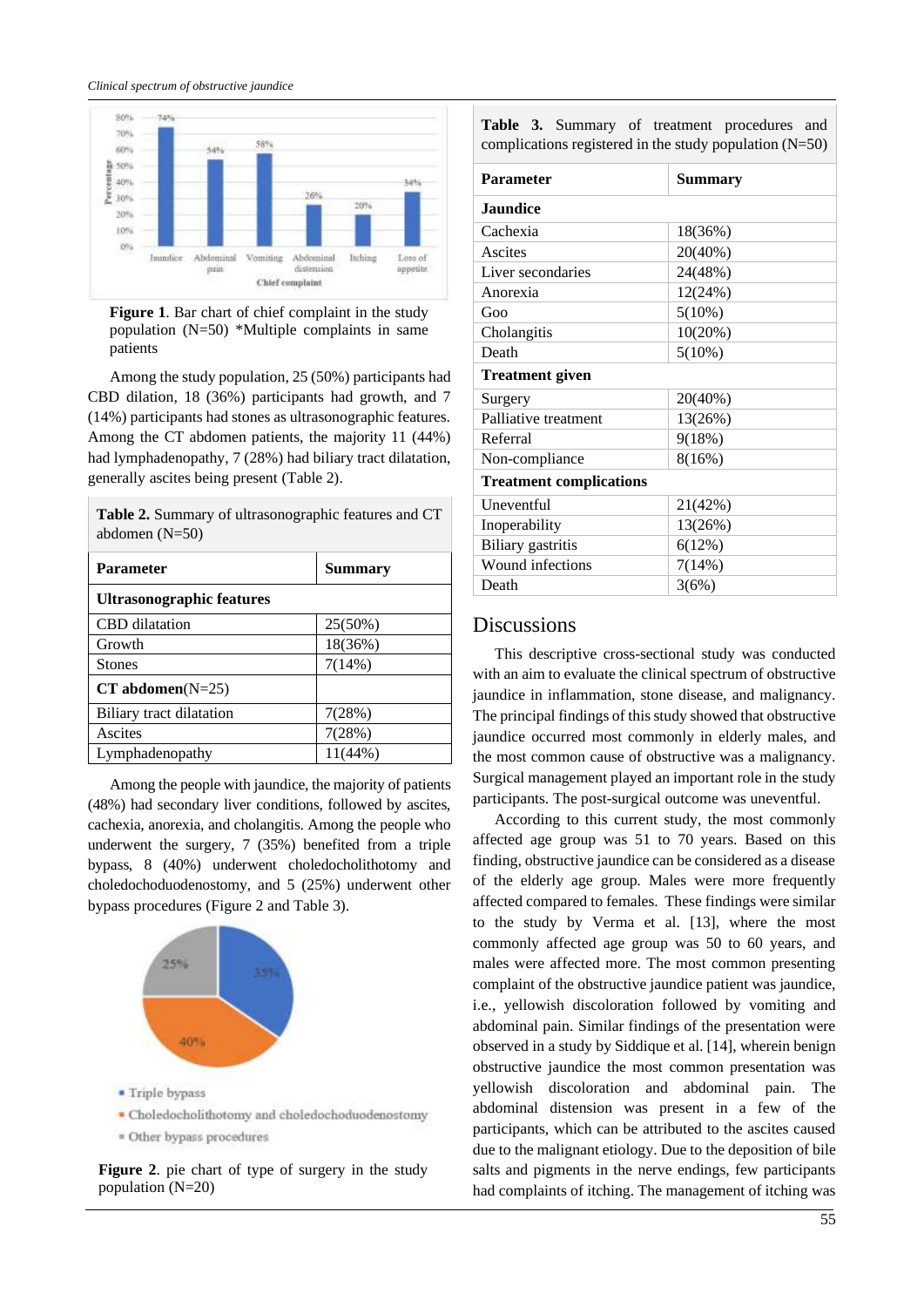done by bile acid sequestrant cholestyramine. In this study, 60% of the participants had malignant etiology to obstructive jaundice, relatively similar to the study of Siddique et al. [14] where malignancy was present in 56.6% of the study participants. The ultrasonography revealed majority of the cases had CBD dilatation and growth. Ultrasonography is the procedure of choice for the diagnosis of the dilated biliary system, able to identify the level of obstruction, that is, either intrahepatic or extra hepatic [15].

Assi et al. suggest that ultrasonography should be the first diagnostic procedure that has to be done on a patient with features suggestive of obstructive jaundice [2]. Among the participants, 40% were treated by surgical interventions. Choledocholithotomy and choledochoduodenostomy was the common procedure performed. The majority had an uneventful postoperative period and recovered well.

The limitation of the current study was that it was done on relatively small sample size. Accordingly, large multicentric studies on a wide population should provide in-depth knowledge on the various features and spectrum of obstructive jaundice.

# Conclusions

The etiology of obstructive jaundice was malignancy in the elderly male population. The most common presenting features were yellowish discoloration of skin and mucosa, followed by vomiting and abdominal pain. Ultrasound plays an important role in the early diagnosis of the condition and specifies the location of the cause of obstruction. This study concludes that early identification using ultrasound and appropriate surgical management of obstructive jaundice will ensure a good clinical outcome, reducing mortality and morbidity.

# Conflict of interest disclosure

There are no known conflicts of interest in the publication of this article. The manuscript was read and approved by all authors.

## Compliance with ethical standards

Any aspect of the work covered in this manuscript has been conducted with the ethical approval of all relevant bodies and that such approvals are acknowledged within the manuscript.

## Acknowledgments

We acknowledge the technical support in data entry, analysis, and manuscript editing by "Evidencian Research Associates."

## References

- 1. Ralston S, Penman I, Strachan M, Hobson R. Davidson's principles and practice of medicine. 23 rd Edition, Edinburgh, Churchill: Elsevier; 2018. 1440 p. ISBN: 9780702070273, Available from: https://www.elsevier.com/books/davidsons-principlesand-practice-of-medicine/ralston/978-0-7020-7028-0
- 2. Assi AN, Hassan AJ, Ali NK. The Etiological Spectrum of Obstructive Jaundice & Role of Ercp In Thi-Qar Governorate. *IOSR J Pharm*. 2013;3(3):26–30.
- 3. Sharma MP, Ahuja V. Aetiological spectrum of obstructive jaundice and diagnostic ability of ultrasonography: a clinician's perspective. *Trop Gastroenterol*. 1999;20(4):167-9.
- 4. Acalovschi M. Cholangiocarcinoma: risk factors, diagnosis and management. *Rom J Intern Med*. 2004;42(1):41-58.
- 5. Bruno MS, Ober WB. Clinicopathologic conference. Obstructive jaundice. Case presentation. *N Y State J Med*. 1977;77(11):1745-51.
- 6. Bekele Z, Yifru A. Obstructive jaundice in adult Ethiopians in a referral hospital. *Ethiop Med J*. 2000;38(4):267-75.
- 7. Gaduputi V, Ippili R, Sakam S, Tariq H, Niazi M, Rahnemai-Azar AA, Chilimuri S. Extrahepatic biliary obstruction: an unusual presentation of hepatic sarcoidosis*. Clin Med Insights Gastroenterol*. 2015;8:19-22. doi: 10.4137/CGast.S22809
- 8. Hayat JO, Loew CJ, Asrress KN, McIntyre AS, Gorard DA. Contrasting liver function test patterns in obstructive jaundice due to biliary strictures [corrected] and stones. *QJM*. 2005;98(1):35-40. doi: 10.1093/qjmed/hci004
- 9. Chalya PL, Kanumba ES, McHembe M. Etiological spectrum and treatment outcome of Obstructive jaundice at a University teaching Hospital in northwestern Tanzania: A diagnostic and therapeutic challenges. *BMC Res Notes*. 2011;4:147. doi: 10.1186/1756-0500-4-147
- 10. Inan I, Sirik M. Diagnostic value of the choledochal sphericity index in the diagnosis of obstructive cholestasis using magnetic resonance cholangiopancreatography. *Acta Gastroenterol Belg*. 2020;83(4):571-575.
- 11. Khurram M, Durrani AA, Hasan Z, Butt Au, Ashfaq S. Endoscopic retrograde cholangiopancreatographic evaluation of patients with obstructive jaundice. *J Coll Physicians Surg Pak*. 2003;13(6):325-8.
- 12. Howlader N, Noone AM, Krapcho M, Miller D, Bishop K AS. SEER Cancer Statistics Review 1975-2013 National Cancer Institute. *SEER Cancer Stat Rev*. 2016;79:1992– 2013. https://seer.cancer.gov/csr/1975\_2018/